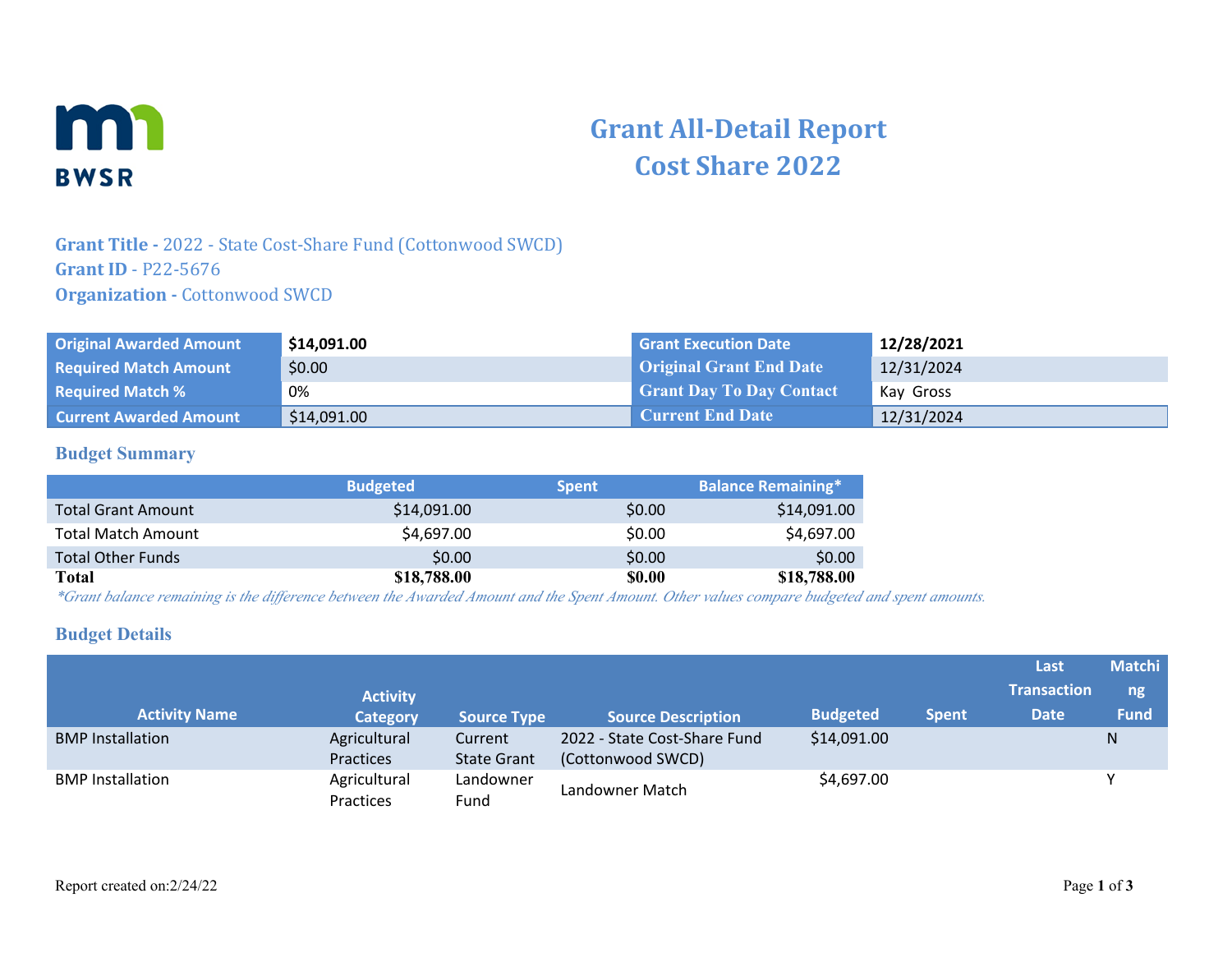## **Activity Details Summary**

| <b>Activity Details</b> | Total Action Count Total Activity Mapped | Proposed Size / Unit | <b>Actual Size / Unit</b> |
|-------------------------|------------------------------------------|----------------------|---------------------------|
|                         |                                          |                      |                           |

## **Proposed Activity Indicators**

| <b>Activity Name</b> | Indicator Name | <b>Example 2 Value &amp; Units Alterbody Calculation Tool</b> |  | <b>Comments</b> |
|----------------------|----------------|---------------------------------------------------------------|--|-----------------|
|                      |                |                                                               |  |                 |
|                      |                |                                                               |  |                 |

## **Final Indicators Summary**

| <b>Indicator Name</b> | <b>Total Value</b> | Unit |
|-----------------------|--------------------|------|
|-----------------------|--------------------|------|

## **Grant Activity**

| <b>Grant Activity - BMP Installation</b> |                                                                                                                                                                                                                                                                                                                                                                                                                                                                                                                                                                                                                                                                                                            |                 |  |
|------------------------------------------|------------------------------------------------------------------------------------------------------------------------------------------------------------------------------------------------------------------------------------------------------------------------------------------------------------------------------------------------------------------------------------------------------------------------------------------------------------------------------------------------------------------------------------------------------------------------------------------------------------------------------------------------------------------------------------------------------------|-----------------|--|
| <b>Description</b>                       | The Cottonwood SWCD will work with landowners to implement Best Management Practices in accordance with District<br>Erosion Control and Management Program Policy (May 2017 - attached).<br>In accordance with the Cottonwood County Comprehensive Local Water Management Plan.<br>Priority Concern 1. Improve Water Quality<br>Goal 1: Prevent further degradation of stream and lake water quality in Cottonwood County.<br>Objective 1.a. Protect soil from erosion and prevent agricultural runoff (Cottonwood-Little Cottonwood pg 30-31); (Des<br>Moines pg 39-40). And Watonwan River Comprehensive Watershed Management Plan pg 6-16 North Fork; Upper<br>Watonwan pg 6-21 and South Fork pg 6-26. |                 |  |
| <b>Category</b>                          | AGRICULTURAL PRACTICES                                                                                                                                                                                                                                                                                                                                                                                                                                                                                                                                                                                                                                                                                     |                 |  |
| <b>Start Date</b>                        | 28-Dec-21                                                                                                                                                                                                                                                                                                                                                                                                                                                                                                                                                                                                                                                                                                  | <b>End Date</b> |  |
| <b>Has Rates and Hours?</b>              | No.                                                                                                                                                                                                                                                                                                                                                                                                                                                                                                                                                                                                                                                                                                        |                 |  |
| <b>Actual Results</b>                    | DECEMBER 2021:                                                                                                                                                                                                                                                                                                                                                                                                                                                                                                                                                                                                                                                                                             |                 |  |
|                                          | No activity.                                                                                                                                                                                                                                                                                                                                                                                                                                                                                                                                                                                                                                                                                               |                 |  |